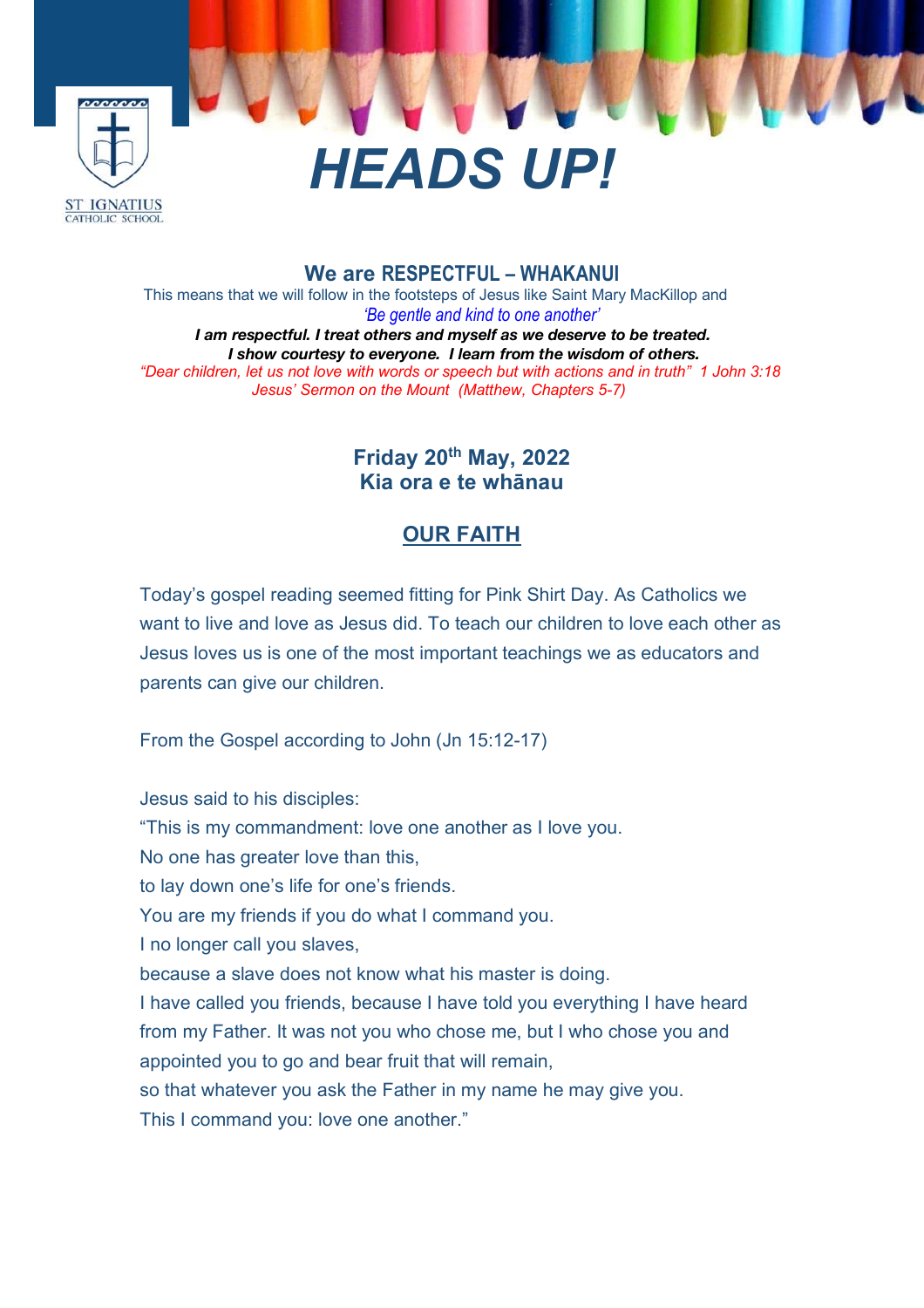## **COVID-19**

We have had 3 new positive cases of COVID-19 reported in school this week.

#### **Stay alert: COVID-19 will still be with us this winter**

COVID-19 will still be in the community this winter so stay alert - even if you've had it before. Remember these five important tips from Auckland Regional Public Health Service:

1. Be vaccinated. Vaccination is the best protection against getting very sick from COVID-19. Everyone aged 5 or over can get free COVID-19 vaccinations. It doesn't matter what your visa or citizenship status is.

2. Keep up healthy habits: Healthy habits can protect you from lots of winter illnesses - not just COVID-19. They include washing and drying your hands well and often, wearing a mask (especially inside), and coughing/sneezing into a tissue or your elbow – not your hands.

3. Be alert for symptoms: If you or anyone in your household has any cold or flu-like symptoms, stay at home and free-call Healthline: 0800 358 5453. They will tell you what to do, including how to get a test. Healthline is available 24/7, with interpreters available. In an emergency (for example if someone is having difficulty breathing), immediately dial 111 for an ambulance. COVID-related medical care is free.

4. Stay home if you live with someone with COVID-19: Everyone living in a household with someone who has COVID-19 needs to isolate for seven days – not just the person with COVID. Please do not send your child in if they live with someone who has COVID-19, even if they are well.

5. Check: is your whānau up-to-date? Now's a good time to check that your whānau is protected against other diseases like measles, mumps, rubella and pertussis (whooping cough). With New Zealand's borders re-opening, there's a greater risk of serious diseases like measles arriving here. Talk to your doctor, or check your own health records (such as your Plunket or Well Child/Tamariki Ora book) to see if everyone's up-to-date with their immunisations.

For more COVID-19 information and advice

Healthline: 0800 358 5453 (a free, 24/7 service with interpreters available)

Unite against COVID covid19.govt.nz

Auckland Regional Public Health Service www.arphs.health.nz

Ministry of Health www.health.govt.nz/covid-19

Northern Region Health Coordination Centre nrhcc.health.nz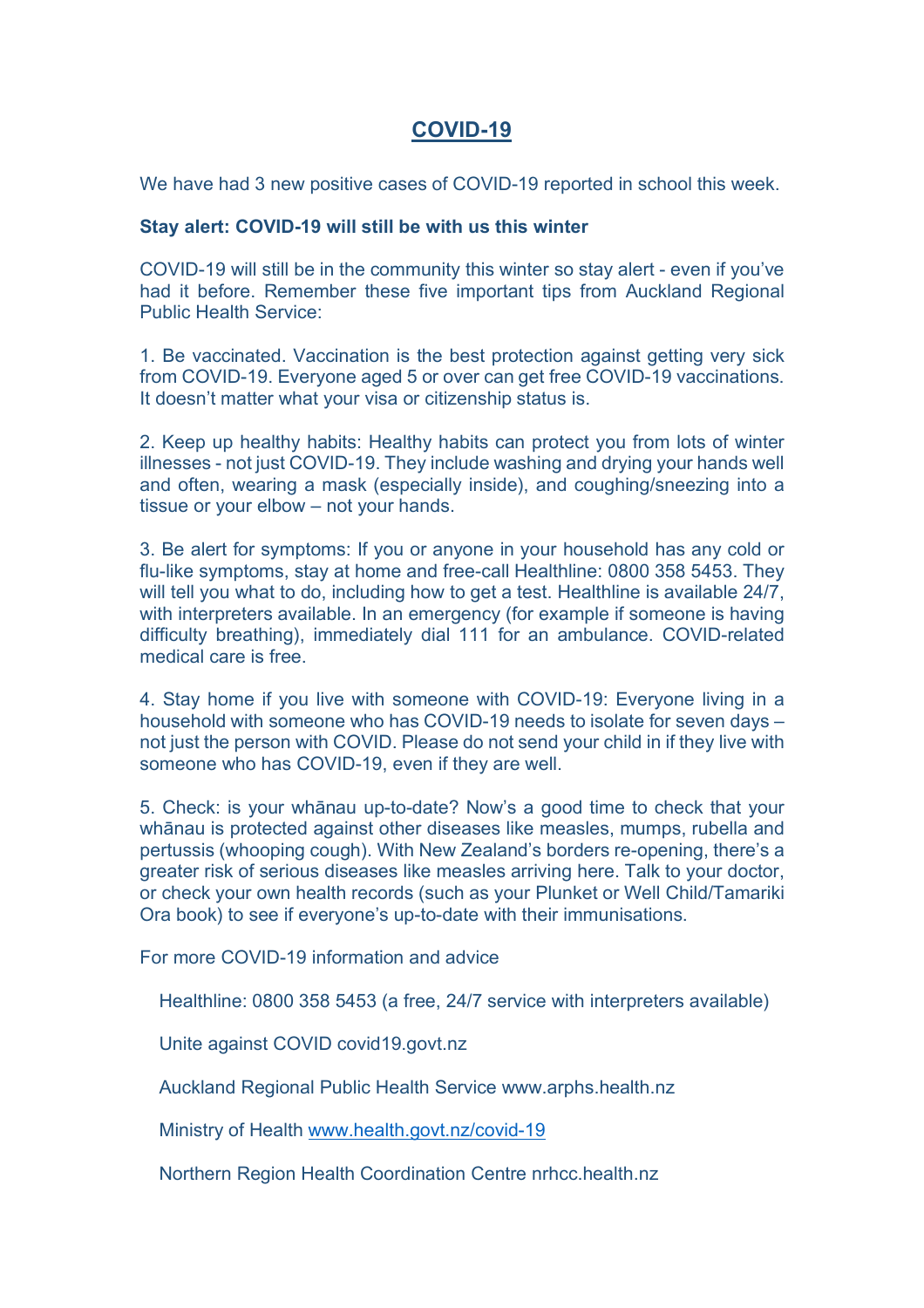# **OUR LEARNING**

**Learning from home** for children who have to isolate and are not sick is available on the school website https://www.stignatius.school.nz/ If you have any questions about this please contact your child's kaitiaki teacher.



#### **Pink Shirt Day**

Today we celebrated Pink Shirt Day. Thank you to everyone who showed their support by wearing pink and taking a stand against bullying. To find out more information or to make a donation please go to: www.pinkshirtday.org.nz

Our Year 6 boys went to a special breakfast this morning at Sacred Heart College to recognise Pink Shirt Day and to korero with Year 9-13 students about the importance of taking a stand and helping others in need.



*Kōrero mai, Kōrero Atu, Mauri Tū, Mauri Ora! (Speak up, Stand together, Stop Bullying)*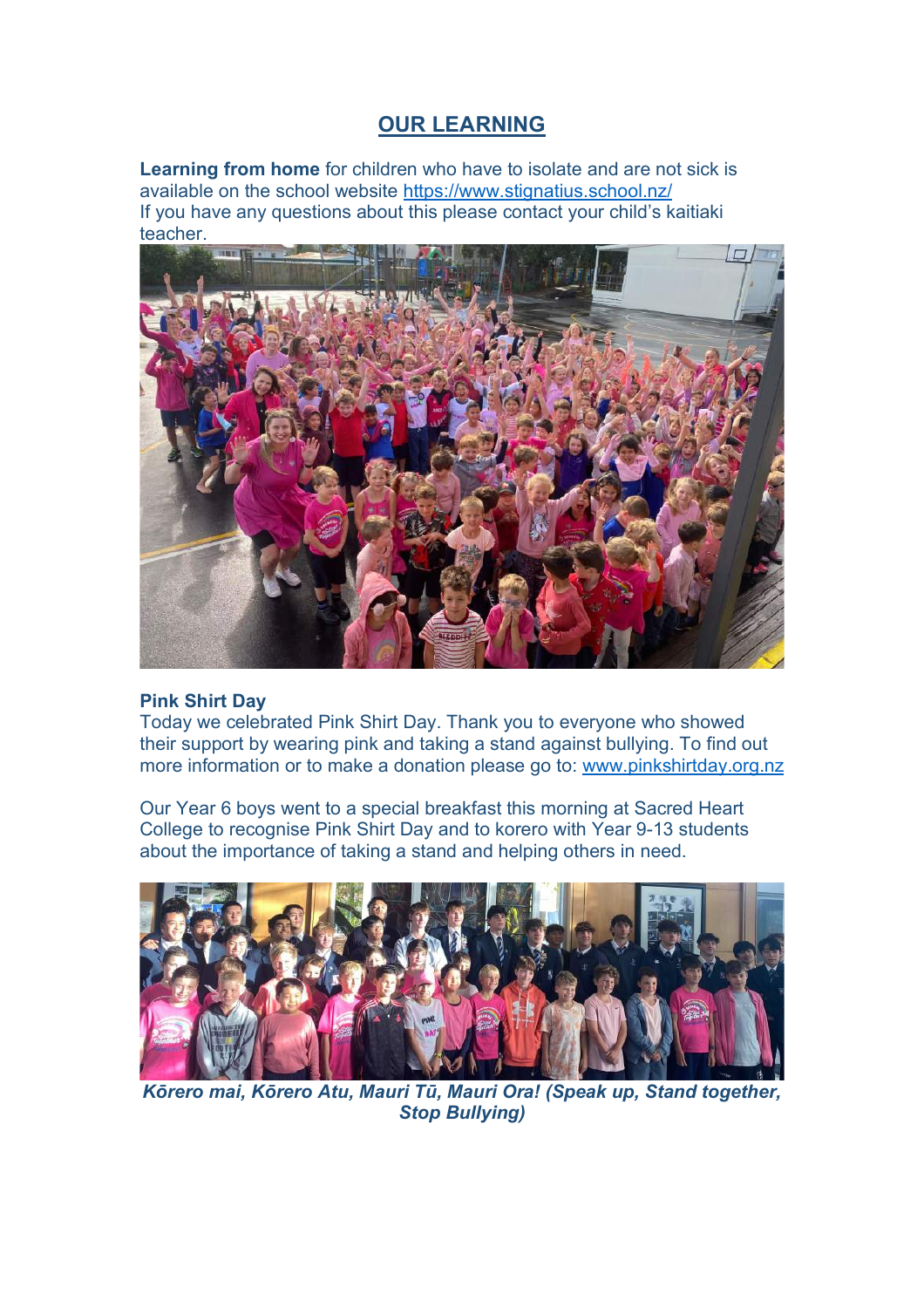# **OUR PLACE**

A gentle reminder that drop off time is no earlier than 8.20. Pick up time is 2.50. There is no onsite supervision for children outside of these hours. If you need assistance with before or after school care please contact SKIDS: www.skids.co.nz/book

A reminder from our Board to please provide feedback on our playground designs and strategic planning.

There will be an evening drop-in session on **Wednesday 25 May 2022** from 7- 8pm in the Library. Alternatively please complete the following online surveys:

Strategic planning: https://forms.gle/iLk49Fexf8uBXMFw7 Playground: https://forms.gle/KYoAmjksY9xEYCHd7

Further details including the playground designs can be found in the BoardTalk from a few weeks ago: https://www.stignatius.school.nz/wpcontent/uploads/2022/05/ST-IGNATIUS-CATHOLIC-SCHOOL-BOARDTALK-May-2022-compressed.pdf



Auckland Transport are seeking feedback on a proposal for **improving pedestrian safety on Tamaki Drive, St Heliers.** As part of the St Heliers safety improvements, the existing pedestrian island crossing on Tamaki Drive, adjacent to the Parade, was removed to accommodate a shared pedestrian and cyclist path, and more on-street parking. This means that this section of Tamaki Drive no longer has a safe place to cross this busy road. At the request of the Ōrākei Local Board Auckland Transport investigated this site for further safety improvements.

The proposed changes will improve the safety of vulnerable road users on Tamaki Drive, by providing pedestrians and cyclists with a safe place to cross where they can also easily access the existing cycleway heading eastbound. The raised crossing will slow the speeds of drivers approaching the crossing, and increase visibility between pedestrians, cyclists, and drivers.

**Feedback closes on Friday, 27<sup>th</sup> May 2022.** We encourage as much feedback as possible on what we're doing and how we're doing it. The projects we deliver to all Aucklanders will only be improved as a result of your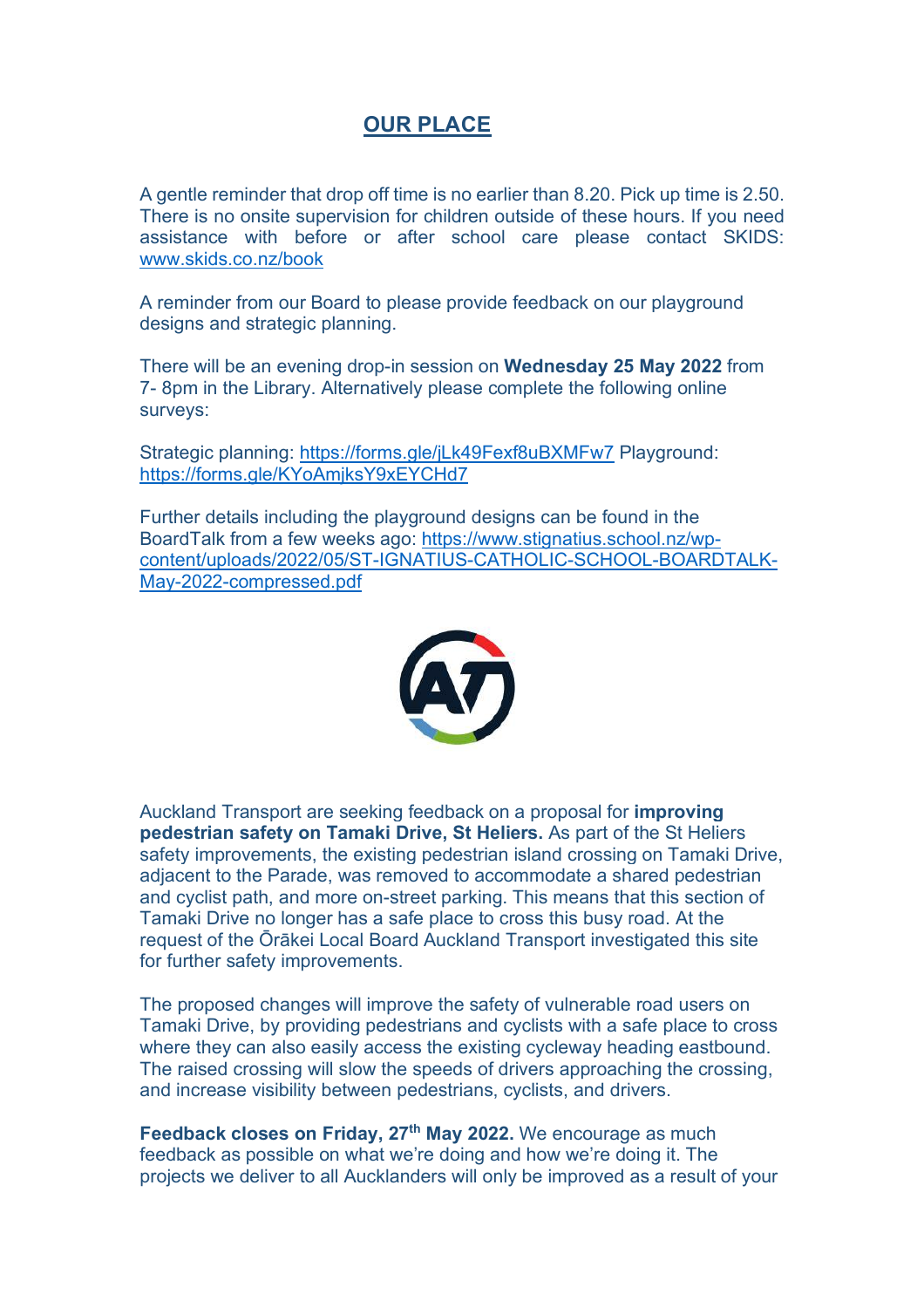contribution. Please go to our website: https://at.govt.nz/about-us/have-yoursay/central-auckland-consultations/tamaki-drive-st-heliers-raised-zebracrossing/ to complete the online survey.

## **OUR PEOPLE**



Please see below for an update from Friends and Family about a new ordering system and sushi lunches! Please look out for an important notice in your child's home link bag on Monday next week with more information.

#### **Staffing**

Next week we farewell Mr Ciarán Martin as he returns home to Ireland. Thank you so much for all that you have done for the tamariki during your time here-Harere ra! A big welcome to Mrs Catherine Marusich, who will be covering in Kia Hari for the rest of the term. Mrs Marusich is well known to our tamariki as she has been relieving/teaching at our school since last year.

Have a lovely and safe weekend everyone.

Ngā mihi mahana

Alana Morgan Acting Principal

| <b>OUR CALENDAR</b>                                                         |                                           |
|-----------------------------------------------------------------------------|-------------------------------------------|
| Note: for the most up to date information check the calendar on our website |                                           |
| https://www.stignatius.school.nz/                                           |                                           |
| <b>Term 2, 2022</b>                                                         |                                           |
| Week 4 Te Waipuna Collection: Waitemātā Hapu Years 3&6                      |                                           |
| Thursday 26 <sup>th</sup> May                                               | 2pm cut off time today to order sushi     |
| Friday 27th May                                                             | <b>Sushi lunches</b>                      |
| Friday 27 <sup>th</sup> May                                                 | <b>LC3 Mass</b>                           |
| Saturday 28th May                                                           | Confirmation at St Ignatius Parish 5.30pm |
| Week 5 Te Waipuna Collection: Rangitoto Hapu Years 2&5                      |                                           |
| Wednesday 1 <sup>st</sup> June                                              | <b>Whole school Pentecost mass</b>        |
| Sunday 5 <sup>th</sup> June                                                 | <b>Pentecost Sunday</b>                   |
| Week 6 Te Waipuna Collection: Tamaki Hapu Years 1&4                         |                                           |
| Monday 6 <sup>th</sup> June                                                 | Queens birthday - School is closed        |
| Wednesday 8 <sup>th</sup> June                                              | Book performance show (whole school)      |
| Thursday 9 <sup>th</sup> June                                               | <b>Bay suburbs Football</b>               |
| Friday 10 <sup>th</sup> June                                                | School Discos in the PC                   |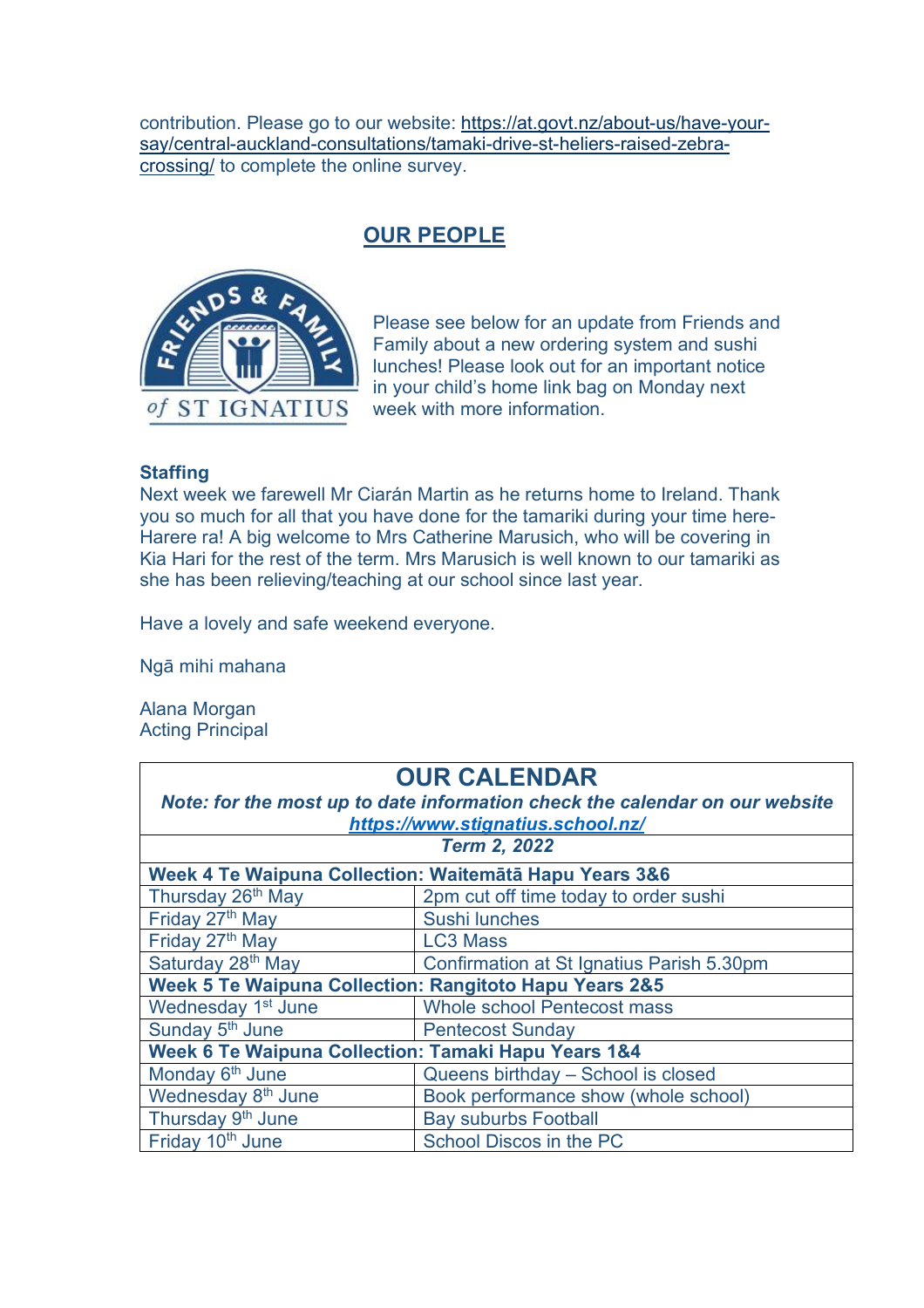#### **2022 Term dates:**

Term 1: Wednesday 2<sup>nd</sup> February – Thursday 14<sup>th</sup> April

Term 2: Monday  $2^{nd}$  May – Friday  $8^{th}$  July

Term 3: Monday  $25<sup>th</sup>$  July – Friday  $30<sup>th</sup>$  September

Term 4: Monday 17<sup>th</sup> October – Wednesday 14<sup>th</sup> December



#### **We're now online with Kindo!**

Update from the Friends & Family of St Ignatius Team

It's with great excitement that we've found a fantastic online tool to make life easier for parents and enable easy access and safe payments for our fundraising initiatives at the touch of a button thanks to Kindo!

We're kicking things off with the launch and trial of our Sushi Lunch in partnership with St Pierre's next Friday May the 27<sup>th</sup> (it's worth putting in the diary).

#### **Sushi orders close at 2pm Thursday 26th of May**

#### **Getting set up with your MyKindo is easy**

Click here to go to the registration page of our Kindo shop.

Create your account, place your order, and then head to the checkout to complete your payment. Easy and open 24/7!!

The **myKindo** app is well worth a download and is available on both android and iPhone. Just search 'MyKindo' in your chosen app store.

#### **Need a little help getting sorted?**

The Kindo helpdesk is open 8am to 4pm Monday to Friday.

- **- Freephone:** 0508 4 KINDO (0508 454 636)
- **- Email:** hello@myKindo.co.nz
- **- Online support**: support.myKindo.co.nz

Your Friends & Family Team

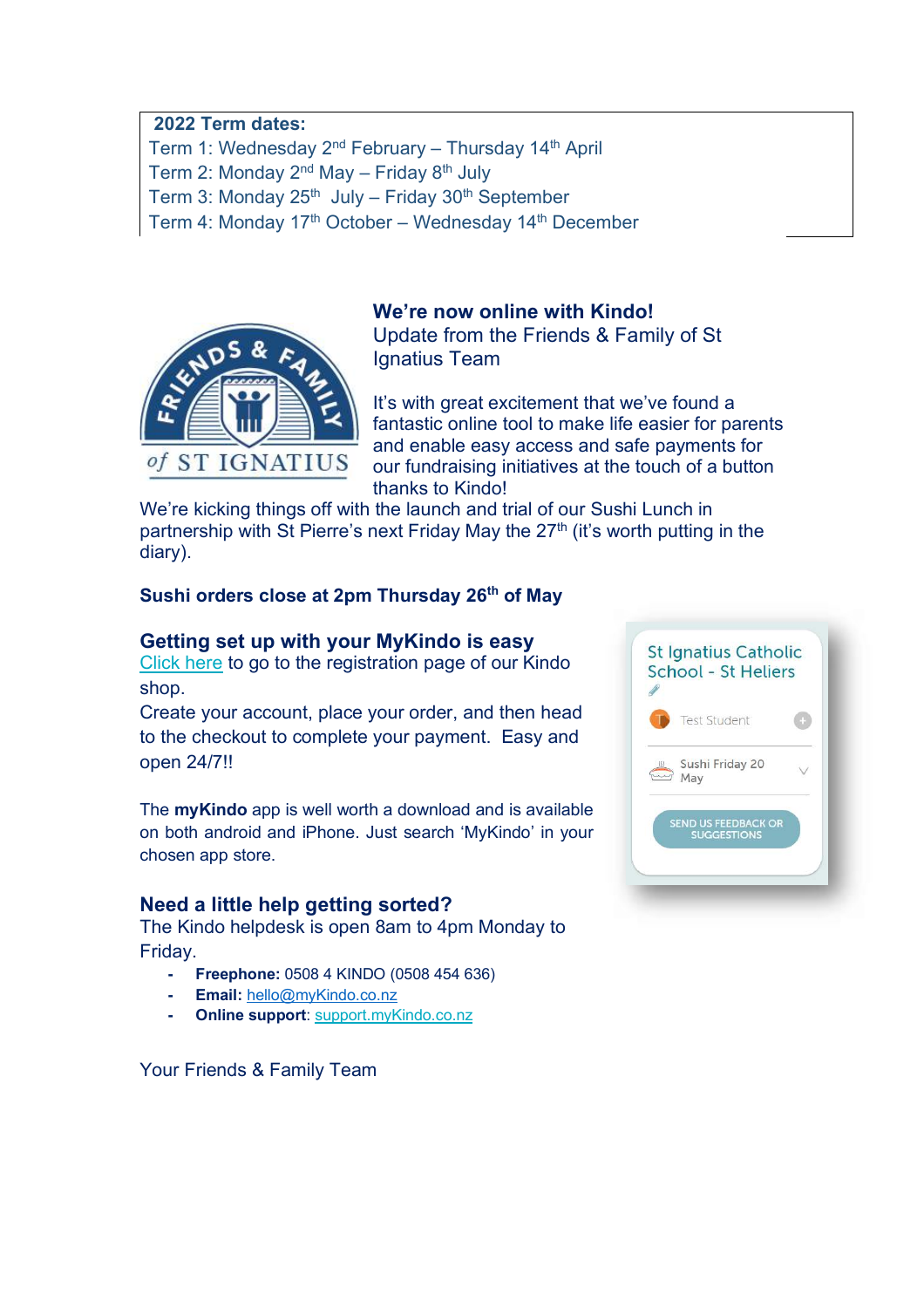# SAVE THE DATE\* ST IGNATIUS matariki **DISCO**

# **FRIDAY 10TH JUNE**

5.30PM-6.30PM YEARS 0-3 **7PM - 8PM YEARS 4-6 PARISH CENTRE** 

"Nothing can stop us now 'cause we are all made of stars"

# MORE INFO TO FOLLOW